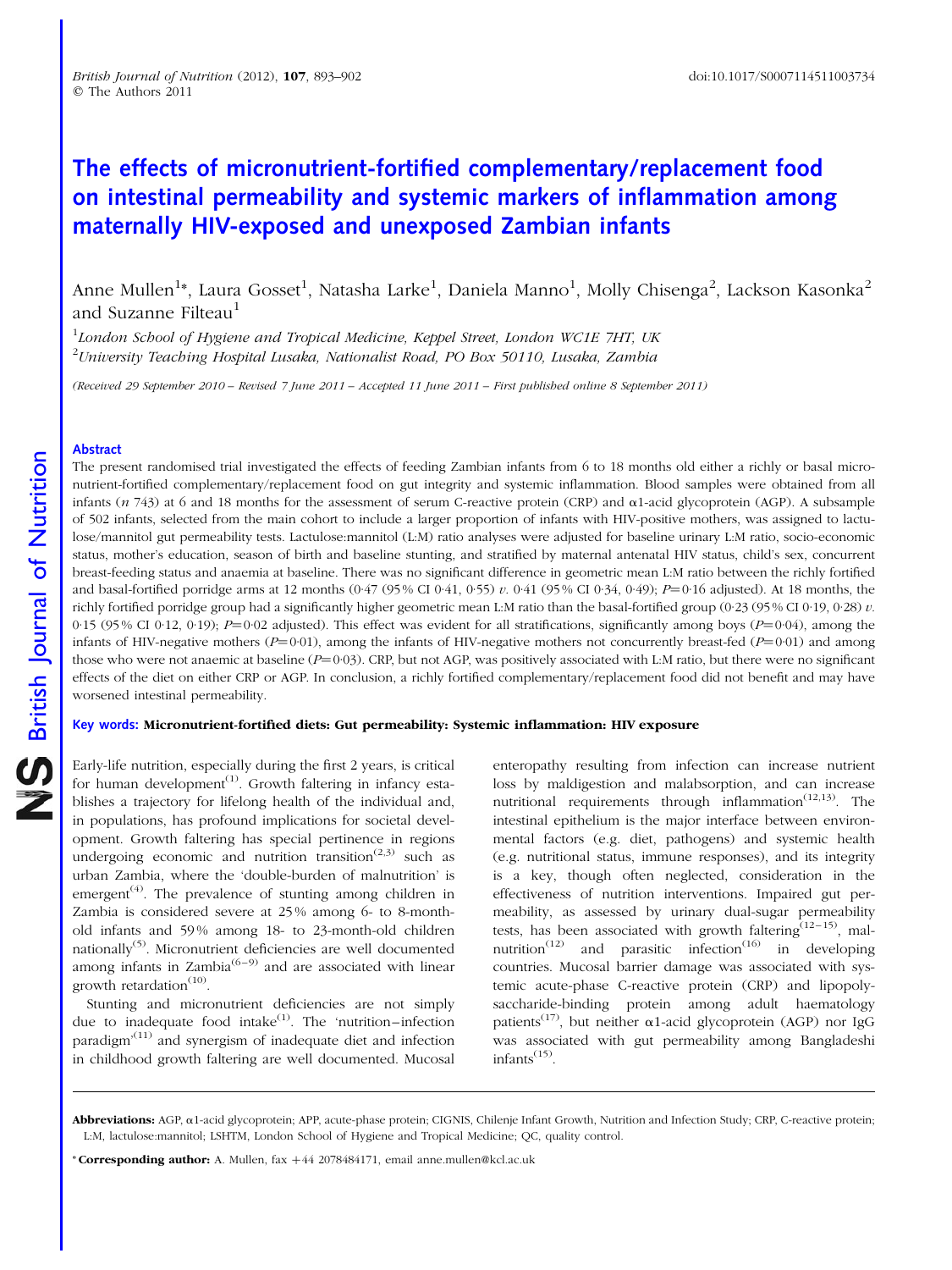Micronutrient supplementation studies, particularly of vitamin A and Zn, have shown improvements in gut integrity as assessed by urinary dual-sugar permeability tests. Maternal vitamin A supplementation prevented the deterioration of gut integrity of HIV-infected infants in South Africa<sup>(18)</sup>. McCullough et  $al^{(14)}$  reviewed studies documenting improvements in gut integrity following vitamin A supplementation of healthy infants in India. Zn supplementation has improved gut integrity among children with diarrhoeal disease in Bangladesh<sup>(19,20)</sup>, healthy adults and those with Crohn's disease<sup> $(21,22)$ </sup> and in cell and animal models of gut epithelial damage<sup>(21,23)</sup>. Fe repletion of anaemic infants and young children through oral Fe supplementation significantly reduced gut permeability<sup>(24)</sup>. Elsewhere, Hb concentrations were negatively associated with mucosal damage among Nepalese children<sup>(13)</sup>.

The aim of the present study is to investigate the effects of locally produced complementary/replacement foods, fortified with micronutrients, on gut integrity, as assessed by urinary dual-sugar permeability tests, and systemic inflammation, as assessed by acute-phase protein (APP) concentrations, among infants aged 6–18 months in the Chilenje Infant Growth, Nutrition and Infection Study (CIGNIS).

## Experimental methods

## Subjects and study design

The CIGNIS trial was conducted in Chilenje, a middle-class suburb of Lusaka, Zambia, between September 2005 and July 2009. Details of the study protocol, porridge composition and primary outcomes of the project have been presented elsewhere<sup>(25)</sup>. Families were recruited through the child health section of a government clinic on the same site as the project clinic. Infants were eligible if they were 6 months  $\pm$  2 weeks old, in good health generally and if their parent/guardian gave written consent to attend monthly clinic visits for the next year, feed the infant the allocated project porridge, allow the infant undergo tests including blood and urine sampling at 6, 12 and 18 months and have the child tested for HIV at 18 months old. Maternal HIV status was not tested, but recorded from antenatal charts and interview as 'positive', 'negative' or 'unknown'. Sociodemographic information was obtained by a questionnaire. Infants were randomised to either a richly fortified porridge mix to meet WHO recommendations for infants aged 9–11 months with low breast milk intakes<sup> $(26)$ </sup> or a basal porridge mix fortified with micronutrient levels planned for maize fortification in Zambia<sup> $(27)$ </sup>. The porridges, based on maize, beans, bambaranuts and groundnuts, were locally produced by Quality Commodities Limited, Lusaka, Zambia. Micronutrient premixes were prepared by DSM, Johannesburg, South Africa. The Fe fortificant used in both porridges was ferrous fumarate.

## Urinary dual-sugar permeability tests

At 6, 12 and 18 months, urinary dual-sugar tests to assess gut integrity were conducted based on methods described

previously<sup>(28,29)</sup>. All infants of mothers who tested HIVpositive antenatally or with unknown HIV status and every second child of mothers who tested HIV-negative antenatally were assigned to the urinary dual-sugar permeability test. Children received via a syringe 2 ml/kg body weight of an oral dose of 200 mg lactulose/ml  $(C_{12}H_{22}O_{11};$  molecular weight  $342·3$ ) and  $50 \text{ mg}$  mannitol/ml (C<sub>6</sub>H<sub>14</sub>O<sub>6</sub>; molecular weight 182·2) in sterile water. Urine bags containing cotton wool were applied and plastic pants worn while urine was collected for 5h. Samples were mixed at the clinic before aliquoting, freezing and storage at  $-80^{\circ}$ C in the University Teaching Hospital (Lusaka, Zambia). Urine samples were transported on dry ice to the UK for analysis at the London School of Hygiene and Tropical Medicine (LSHTM). Lactulose and mannitol concentrations in urine samples were measured using enzymatic colorimetric techniques, as described previously<sup>(30,31)</sup>, adapted to a ninetysix-well plate format (P. Lunn; Human Nutrition Research, Cambridge, UK). All reagents, unless stated otherwise, were purchased from Sigma Aldrich (Poole, UK). Lactulose in standards, samples and quality control (QC) material was converted through a series of enzymatic reactions catalysed by  $\beta$ -galactosidase, hexokinase, phosphoglucoisomerase and glucose-6-phosphate dehydrogenase to glucose-6 phosphate, with NADPH as a side product. The absorbance of NADPH, measured at 340 nm, was directly proportionate to fructose concentration. Lactulose concentrations were determined by the subtraction of endogenous fructose concentrations of samples incubated without  $\beta$ -galactosidase from those with  $\beta$ -galactosidase. Mannitol in standards, samples and QC material was converted through enzymatic reactions catalysed by mannitol dehydrogenase (Biocatalysts, Cardiff, UK) and hexokinase to fructose-6-phopshate, with NADH as a side product. The absorbance of NADH, measured at 340 nm, was directly proportionate to mannitol concentration. The inter-assay CV of the 250 and 1000 mg/l QC material for the lactulose assay were 10·4 and 5·6 %, respectively. The inter-assay CV of the 250 and 1000 mg/l QC material for the mannitol assay were 9·6 and 9·8 %, respectively.

## Acute-phase proteins

At 6 and 18 months, 5 ml of blood samples were collected by venepuncture (Vacutainer 23G butterfly system; Becton Dickinson, Oxford, UK) for micronutrient and APP analysis. Samples were centrifuged and serum was divided into aliquots, and stored at  $-80^{\circ}$ C in the University Teaching Hospital. Samples for APP analyses were sent on dry ice to the LSHTM. CRP was measured by ELISA using antibodies from Abcam (Cambridge, UK) and standards from Dade Behring (Milton Keynes, UK) according to a protocol detailed elsewhere<sup>(32)</sup>. The inter-assay CV for the National Institute for Biological Standards and Control (NIBSC) supplied QC material was 12·6 %. AGP was analysed on a COBAS FARA autoanalyser (Roche, Welwyn Garden City, UK) using a commercial immunoturbidometric assay (Kamiya Biomedical, Seattle, WA, USA). The inter-assay CV for the high and low QC material were 6·1 and 7·1 %, respectively.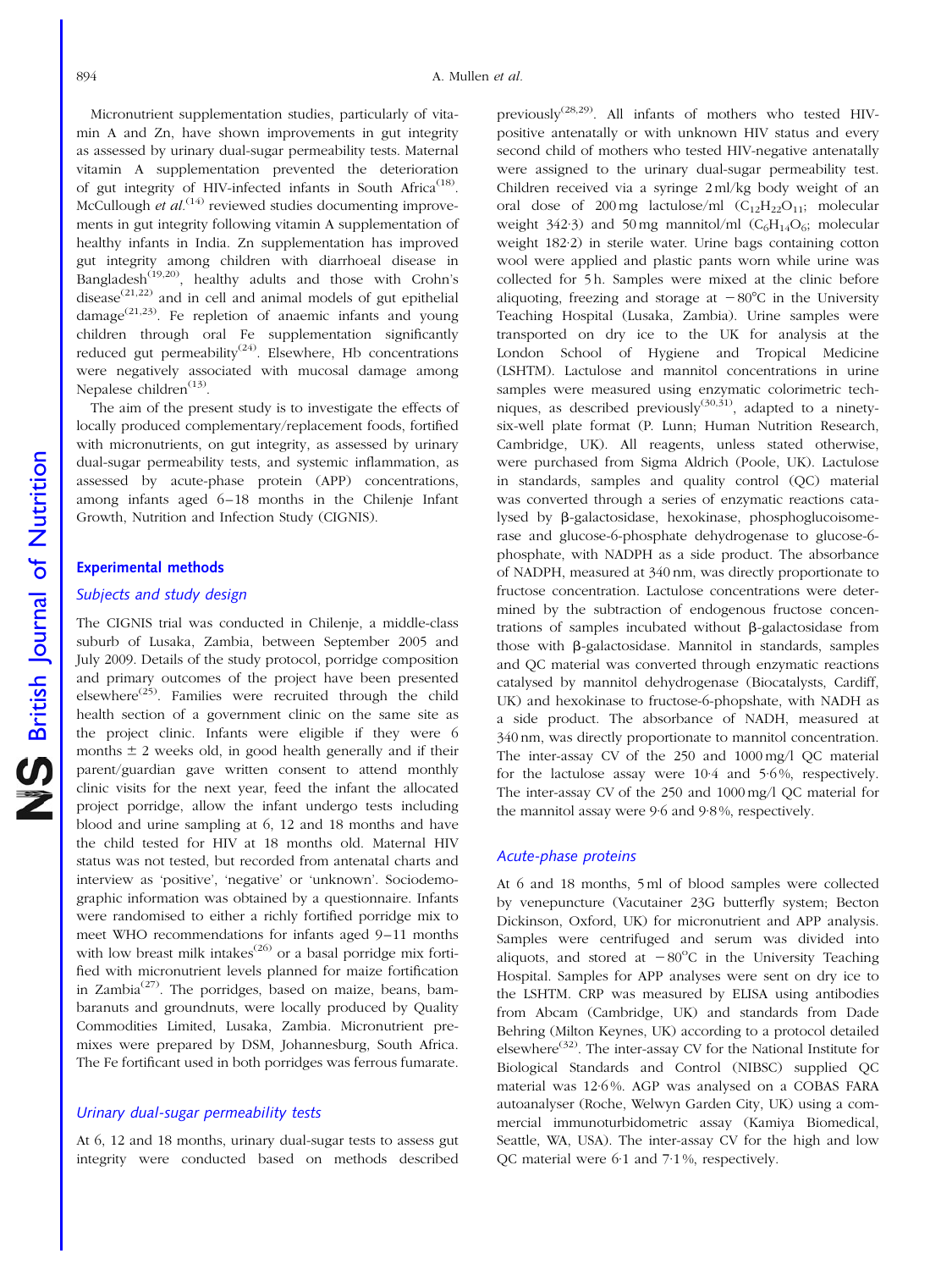#### <span id="page-2-0"></span>Statistical analysis

Lactulose:mannitol (L:M) ratios, CRP and AGP concentrations were transformed on the natural logarithmic scale to normalise distributions of skewed raw data. A value of 1 was added to all lactulose concentrations so that logs could be calculated even for zero values; since the mean lactulose concentration was 568 mg/l, this would have had a minimal effect on the geometric mean L:M ratio. Geometric means of the L:M ratio, CRP and AGP were calculated separately for the intervention arms, and separately at 6, 12 and 18 months. Baseline characteristics and reported illness within the past 3 d were compared in those tested and not tested for L:M ratio, CRP and AGP separately using a  $\chi^2$  or t test for categorical or continuous variables, respectively. Transformed L:M ratio, CRP and AGP were compared between the intervention arms using a two-sample t test at 12 and 18 months (crude analysis). Regression coefficients were transformed back to the original scale to provide a ratio of the geometric means. Baseline L:M ratio, socio-economic status determined from principal component analysis of an asset score<sup>(33)</sup>, season of birth (early

dry: June to August; late dry: September to November; early rainy: December to February; late rainy: March to May) and baseline stunting defined as less than  $-2$  sp of lengthfor-age using the WHO child growth standards<sup> $(34)$ </sup> were considered potential *a priori* confounders, and adjusted analyses using multivariable linear regression were performed including these variables. Child's sex, maternal HIV status, concurrent breast-feeding status based on maternal HIV status and anaemia at 6 months were considered a priori to be potential effect modifiers and stratified analyses were performed for these variables. Additional non-a priori stratified analysis by child's HIV status, tested by PCR at 18 months, was conducted at 18 months only. Tests of interaction were also performed between the intervention arm and the potential effect modifiers. A random slope, random intercept mixed-effects linear regression model was employed to explore the effect of the intervention on L:M ratio over the entire study period. The model included a priori confounding factors and covariates associated with missingness to correct the results for missing values in the outcome<sup> $(35)$ </sup>. All analyses were conducted in Stata version 11.0 (College Station, TX, USA).



Fig. 1. Flow diagram of participants through the Chilenje Infant Growth, Nutrition and Infection Study. \* Missing lactulose:mannitol (L:M; urinary dual-sugar permeability test) ratio results at baseline are due to the following reasons: mother refused ( $n$  62), unavailability of the L:M dose solution ( $n$  10), infant death between recruitment and testing (n 1), mother incorrectly reported a negative HIV status (n 4), staff error or insufficient urine (n 23). Missing baseline  $\alpha$ 1-acid glycoprotein (AGP) and C-reactive protein (CRP) results are due to the insufficient availability of blood samples.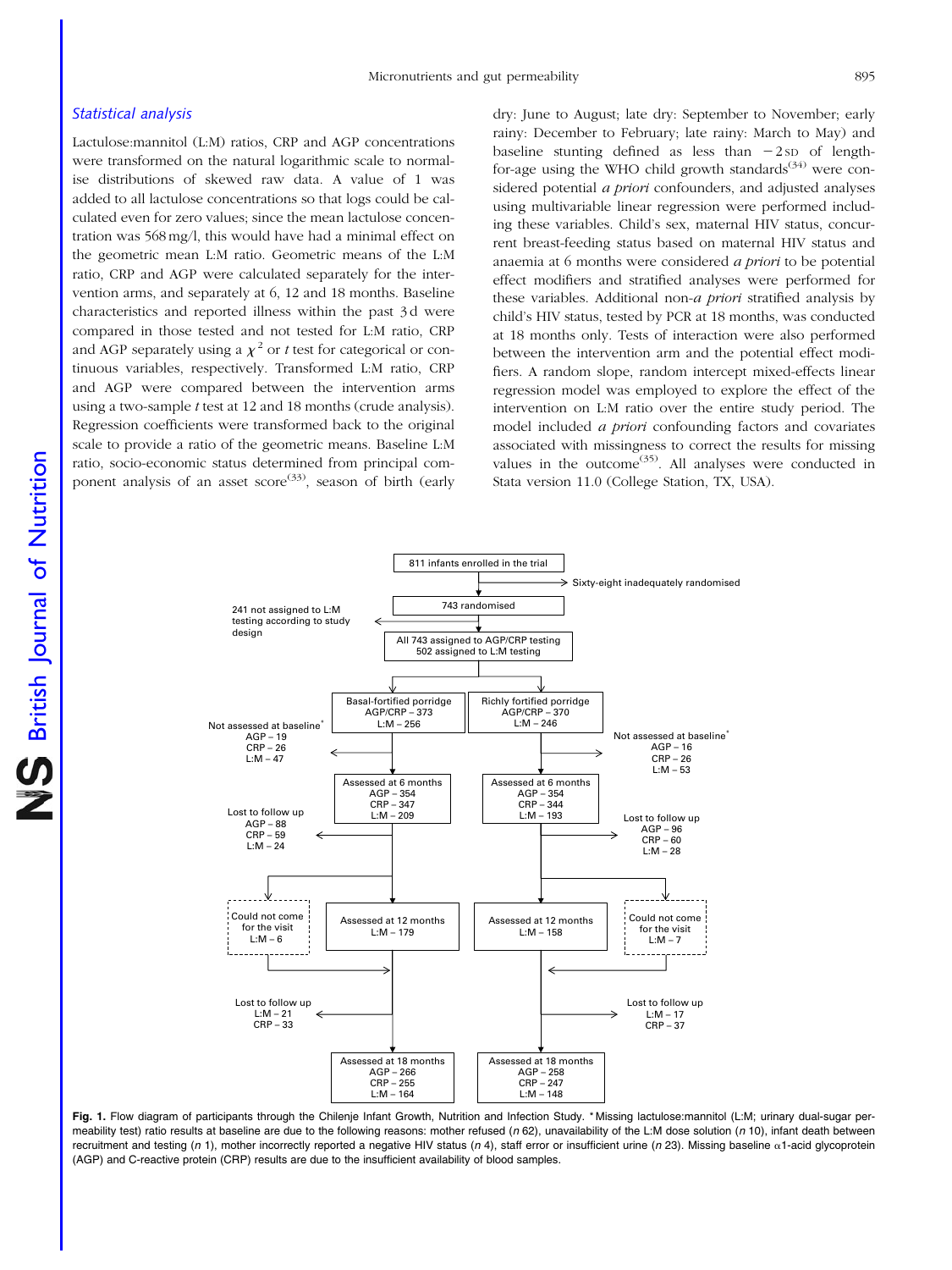## <span id="page-3-0"></span>Ethical approval and trial registration

This study was conducted according to the guidelines laid down in the Declaration of Helsinki and all procedures involving human subjects were approved by the ethics committees of the University of Zambia and LSHTM. Written informed consent was obtained from all parents/guardians. The study is registered as ISRCTN37460449 (www.controlled-trials.com/mrct).

## **Results**

## Subject recruitment and characteristics

A total of 811 infants were enrolled in the CIGNIS ([Fig. 1](#page-2-0)). Of these infants, sixty-eight were inadequately randomised between May and June 2007 following an inadvertent protocol violation by clinic staff. Due to temporary unavailability of one of the porridges at the clinic, infants recruited in this time period were sequentially provided with the available porridge.

Following detection of this protocol violation, these sixty-eight children continued on the programme but were removed from the analysis. Of the adequately randomised infants, 502 were assigned to the urinary dual-sugar permeability test, as described above. Of these infants, 100 were not assessed at baseline for reasons including mother's refusal and a number of occasions when dual-sugar solution was not available in the clinic. The assigned children who did and did not receive the dual-sugar permeability test were compared by baseline characteristics and reported illness within the past 3 d. The children who did not receive the dual-sugar permeability test at 6 months were less likely to have HIV-positive mothers (5.4 v. 44.3%;  $P \leq 0.001$ ) and were more likely to be breast-fed for longer than 6 months  $(89.0 \text{ } v. \text{ } 76.9\%;$  $P=0.007$ ); maternal HIV status and breast-feeding duration were closely linked in this population<sup> $(36)$ </sup>. There was also weak evidence that mothers of children with missing baseline data were slightly younger  $(25.4 \text{ (SD 4.8)} v. 26.7 \text{ (SD 5.9)}$  years;  $P=0.06$ ) and from a higher socio-economic class ( $P=0.07$ ).

Table 1. Characteristics of infants and mothers assigned to the urinary dual-sugar permeability test (lactulose:mannitol (L:M)) and acute-phase protein (APP) analysis

(Mean values, standard deviations, number of subjects and percentages)

|                          |                                         | Assigned to L:M ratio (n 502) |                                          | Assigned to APP (n 743) |                                         |         |                                                 |          |
|--------------------------|-----------------------------------------|-------------------------------|------------------------------------------|-------------------------|-----------------------------------------|---------|-------------------------------------------------|----------|
|                          | Basal-fortified<br>porridge arm (n 256) |                               | Richly fortified<br>porridge arm (n 246) |                         | Basal-fortified<br>porridge arm (n 373) |         | <b>Richly fortified</b><br>porridge arm (n 370) |          |
|                          | $\sqrt{n}$                              | $\%$                          | n                                        | $\%$                    | $\sqrt{n}$                              | $\%$    | $\sqrt{n}$                                      | $\%$     |
| Infants' characteristics |                                         |                               |                                          |                         |                                         |         |                                                 |          |
| Female                   | 124                                     | 48.4                          | 142                                      | 57.7                    | 182                                     | 48.8    | 204                                             | $55-1$   |
| Birth weight (kg)        |                                         |                               |                                          |                         |                                         |         |                                                 |          |
| Mean                     | $3-1$                                   |                               | $3-1$                                    |                         |                                         | $3-1$   | $3-1$                                           |          |
| SD                       | 0.5                                     |                               | 0.5                                      |                         | 0.5                                     |         | 0.5                                             |          |
| Stunted*                 | 34                                      | 13.3                          | 27                                       | 10.9                    | 51                                      | $13-7$  | 40                                              | $10-8$   |
| Anaemict                 | 94                                      | $36 - 7$                      | 102                                      | 41.5                    | 140                                     | 37.5    | 149                                             | 40.3     |
| Breast-feeding duration  |                                         |                               |                                          |                         |                                         |         |                                                 |          |
| Never                    | 22                                      | $8-6$                         | 20                                       | $8 - 1$                 | 22                                      | 5.9     | 21                                              | $5-7$    |
| $< 6$ months             | 34                                      | 13.3                          | 28                                       | 11.4                    | 39                                      | $10-5$  | 29                                              | 7.8      |
| $\geq 6$ months          | 200                                     | 78.1                          | 198                                      | 80.5                    | 312                                     | $83-6$  | 320                                             | 86-5     |
| Season of birth‡         |                                         |                               |                                          |                         |                                         |         |                                                 |          |
| Early dry                | 90                                      | $35 - 2$                      | 72                                       | 29.3                    | 123                                     | $33-0$  | 113                                             | 30.5     |
| Late dry                 | 59                                      | 23.0                          | 61                                       | 24.8                    | 83                                      | 22.3    | 93                                              | $25-1$   |
| Early wet                | 48                                      | $18-8$                        | 51                                       | 20.7                    | 74                                      | 19.8    | 72                                              | 19.5     |
| Late wet                 | 59                                      | 23.0                          | 62                                       | 25.2                    | 93                                      | 24.9    | 92                                              | 24.9     |
| Mothers' characteristics |                                         |                               |                                          |                         |                                         |         |                                                 |          |
| Age (years)              |                                         |                               |                                          |                         |                                         |         |                                                 |          |
| Mean                     | $26-4$                                  |                               | $26-5$                                   |                         |                                         | 26.0    |                                                 | $26-4$   |
| SD                       | 5.5                                     |                               | 5.9                                      |                         | 5.7                                     |         | $5-8$                                           |          |
| Antenatal HIV§ status    |                                         |                               |                                          |                         |                                         |         |                                                 |          |
| Negative                 | 144                                     | 56.2                          | 134                                      | 54.5                    | 261                                     | $70-0$  | 258                                             | 69.7     |
| Positive                 | 79                                      | 30.9                          | 78                                       | 31.7                    | 79                                      | 21.2    | 78                                              | $21 - 1$ |
| Unknown                  | 33                                      | 12.9                          | 34                                       | $13-8$                  | 33                                      | $8 - 8$ | 34                                              | 9.2      |
| Education                |                                         |                               |                                          |                         |                                         |         |                                                 |          |
| Primary or less          | 80                                      | 31.2                          | 98                                       | 39.8                    | 123                                     | 33.0    | 129                                             | 34.9     |
| Secondary                | 112                                     | 43.8                          | 78                                       | 31.7                    | 157                                     | 42.1    | 127                                             | 34.3     |
| College/university       | 64                                      | 25.0                          | 70                                       | 28.5                    | 93                                      | 24.9    | 114                                             | 30.8     |
| Socio-economic score     |                                         |                               |                                          |                         |                                         |         |                                                 |          |
| Low                      | 84                                      | 32.8                          | 87                                       | 35.4                    | 127                                     | 34.0    | 123                                             | 33.2     |
| Middle                   | 107                                     | 41.8                          | 84                                       | 34.1                    | 151                                     | 40.5    | 136                                             | $36 - 8$ |
| High                     | 65                                      | 25.4                          | 75                                       | 30.5                    | 95                                      | 25.5    | 111                                             | $30-0$   |

 $*$  Stunted defined as less than  $-2$  SD of length-for-age using the WHO child growth standards.

 $\dagger$  Anaemia defined as  $<$  105 g/l.

‡ Early dry (June to August); late dry (September to November); early rainy (December to February); late rainy (March to May).

§ All infants of HIV-positive mothers and mothers of unknown status and every second child of HIV-negative mothers were assigned to L:M ratio analysis. All infants enrolled in the Chilenje Infant Growth, Nutrition and Infection Study were assigned to APP analysis.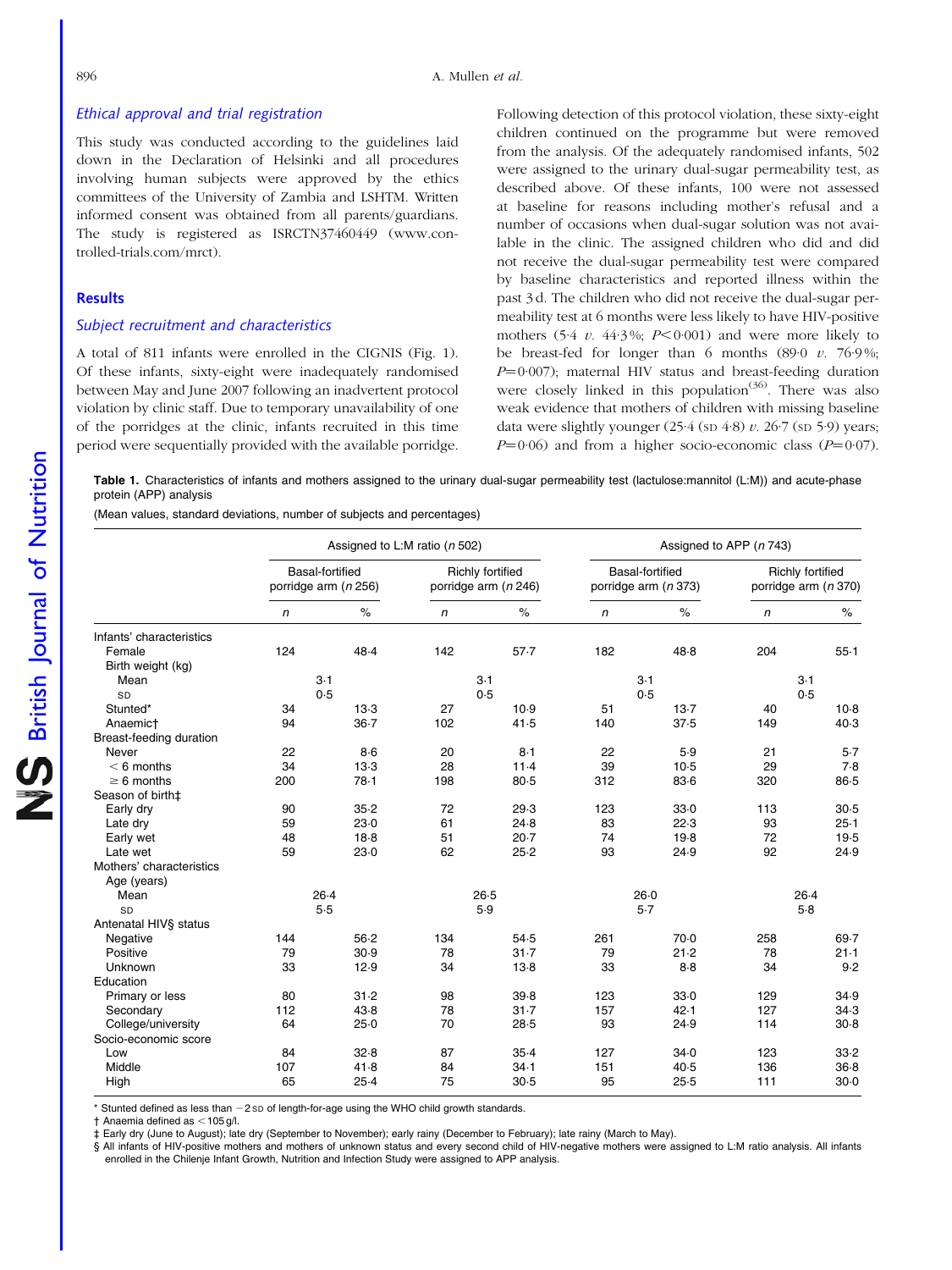There is no suggestion that those with missing data for the L:M ratio were more likely to be unwell or have poor growth (data not shown). At baseline, fifty-two and thirty-five infants were not assessed for CRP and AGP, respectively. These infants were compared, as above, with those who were tested for serum APP. Missing CRP data at 6 months were associated with a smaller proportion of maternally HIV-exposed infants (11.5  $v$ . 21.9%; P=0.04), lower maternal educational achievement (19·2  $v$ . 35·0% attaining primary education only;  $P=0.03$ ) and a greater incidence of infant illness in the past  $3 d (96 v)$ .  $3.9\%$ ;  $P=0.05$ ). Missing AGP data at 6 months were not associated with any baseline characteristics. Subject characteristics of infants and mothers by study arm ([Table 1](#page-3-0)) were similar except that there appeared to be a slight excess of girls in the richly fortified porridge group.

## Urinary dual-sugar permeability tests

Crude analyses of dual-sugar permeability results at 6, 12 and 18 months are presented in Fig. 2. The geometric mean of the L:M ratio was similar in both trial arms at both 6 months (basal: 0·39 (95 % CI 0·32, 0·49) v. richly fortified: 0·48 (95 % CI 0·40, 0·58)). At 12 months, there was no difference between the geometric mean of the L:M ratio in the basal and richly fortified groups  $(0.41 \ (95\% \ CI \ 0.35, 0.49) \ v. \ 0.47 \ (95\% \ CI \ 0.41, 0.41)$ 0.55), respectively;  $P=0.21$  crude analysis). At 18 months, the geometric mean of the L:M ratio was lower than at younger ages and was significantly lower in the basal group  $(0.15 (95\% CI 0.12, 0.19))$  compared with the richly fortified group  $(0.23 \ (95\% \ CI \ 0.19, \ 0.28); P=0.006$  crude analysis).

There was no evidence of the differential effects of the diet on the L:M ratio at 12 months in adjusted and stratified analysis ([Table 2\)](#page-5-0). There was no statistical evidence of an interaction between the intervention arm and the *a priori* potential effect modifiers of child's sex  $(P=0.77)$ , maternal HIV status  $(P=0.56)$ , current breast-feeding  $(P=0.90)$  and baseline anaemia ( $P=0.63$ ) at 12 months. After adjustment, the L:M ratio at 18 months remained significantly higher in the richly fortified arm compared with the basal-fortified arm (adjusted ratio 1·42 (95% CI 1.06, 1.92);  $P=0.02$ ; [Table 3](#page-6-0)). When stratified by



Fig. 2. Lactulose: mannitol (L:M) ratio at 6, 12 and 18 months in the basalfortified  $(\Box)$  and richly fortified  $(\Box)$  study arms. Values are geometric means of the L:M ratio, with 95 % CI represented by vertical bars. \* Mean values were significantly different ( $P=0.006$ ; crude analysis).

child's sex, the effect of the intervention on the L:M ratio was significant among males (adjusted ratio 1.57 (95% CI 1·02, 2·42);  $P=0.04$ ; [Table 3\)](#page-6-0). When stratified by maternal HIV status, there was some suggestion that the effect of the intervention on the L:M ratio was greater among children of HIV-negative mothers (adjusted ratio 1.81 (95% CI 1.15, 2·84);  $P=0.01$ ; [Table 3\)](#page-6-0). When stratified by breast-feeding status, not currently breast-feeding infants of HIV-negative mothers who were given the richly fortified porridge had a considerably higher L:M ratio than those given the basal porridge (adjusted ratios 2·28 (95% CI 1·26, 4·13);  $P=0.01$ ; [Table 3\)](#page-6-0). By stratified analysis, there was evidence that infants who were not anaemic at baseline in the richly fortified arm had a higher L:M ratio than those in the basal-fortified arm (adjusted ratio 1.54 (95% CI 1.05, 2.26);  $P=0.03$ ; [Table 3\)](#page-6-0). The effect of the intervention was significant among HIVnegative children (adjusted ratio 1·40 (95 % CI 1·04, 1·90);  $P=0.03$ ) and was not evident among the ten HIV-positive children at 18 months (adjusted ratio 2·40 (95 % CI 0·46, 12·60);  $P=0.30$ ; [Table 3\)](#page-6-0). Tests of interaction showed no statistical evidence of an interaction between the intervention arm and the a priori potential effect modifiers of child's sex  $(P=0.48)$ , maternal HIV ( $P=0.18$ ) and baseline anaemia ( $P=0.49$ ) at 18 months. There was no statistical evidence of an interaction between the intervention arm and child's HIV status at 18 months ( $P=0.53$ ). There was weak evidence to suggest an interaction between diet and breast-feeding among HIV-negative mothers  $(P=0.09)$  and breast-feeding among HIV-positive mothers ( $P=0.10$ ). For all subgroups tested at 18 months, point estimates of L:M ratio values for infants in the richly fortified study arm were higher than those in the basal arm.

In a random slope, random intercept mixed-effects linear regression model, after adjusting for visit, a priori confounding factors and characteristics associated with missingness (breast-feeding duration, mother's age and HIV status), there was evidence of an effect of the rich porridge intervention on the L:M ratio over the whole study period (adjusted ratio 1.11 (95 % CI 1.04, 1.19);  $P=0.002$ ).

## Acute-phase proteins

At baseline, the geometric means of serum concentrations of CRP in the basal-fortified  $(0.52 \ (95\% \ CI \ 0.45, \ 0.60))$  and richly fortified (0·46 (95 % CI 0·40, 0·54)) groups were similar. At 6 months of age, 4·1 % of the infants had CRP concentrations in excess of 5 mg/l. The geometric means of serum AGP concentration in the basal-fortified (0·73 (95 % CI 0·69, 0·77)) and richly fortified  $(0.72 \ (95\% \ CI \ 0.69, \ 0.75))$  groups were also similar at baseline. At 6 months of age, 21·1 % of the infants had AGP concentrations in excess of  $1 g/l$ . At 18 months, there were no differences in serum CRP concentrations between the basal-fortified  $(0.47 \ (95\% \ CI \ 0.39, \ 0.56))$  and richly fortified  $(0.54 \ (95\% \ CI \ 0.45, \ 0.64))$  groups. Elevated CRP concentrations were observed in 3·6 % of the infants. There were also no differences in serum AGP concentrations between the basal-fortified  $(0.74 \ (95\% \ CI \ 0.68, \ 0.80))$  and richly fortified (0·76 (95 % CI 0·70, 0·83)) groups. At 18 months, 30·5 % of the infants had elevated AGP concentrations.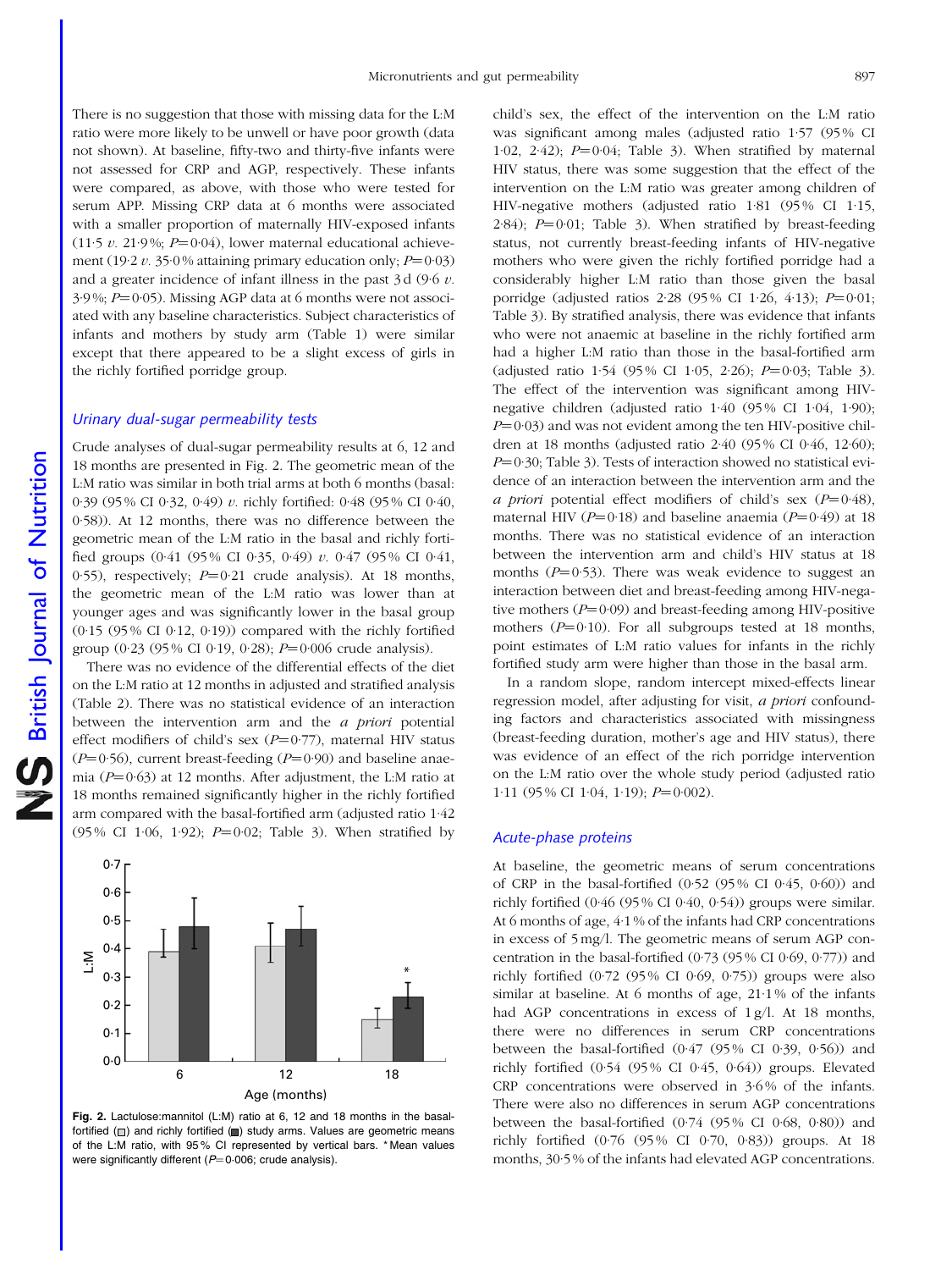### <span id="page-5-0"></span>Table 2. Effects of basal-fortified and richly fortified porridge on lactulose:mannitol (L:M) at 12 months (Geometric means, number of subjects, ratios and 95 % confidence intervals)

|                       | Basal-fortified porridge arm |                                                     |            | Richly fortified porridge arm |                   |            |                 |            |              |                      |            |      |
|-----------------------|------------------------------|-----------------------------------------------------|------------|-------------------------------|-------------------|------------|-----------------|------------|--------------|----------------------|------------|------|
|                       | n                            | Geometric<br>mean                                   | 95 % CI    | n                             | Geometric<br>mean | 95 % CI    | Crude<br>ratio* | 95 % CI    | $\mathsf{P}$ | Adjusted<br>ratio*†‡ | 95 % CI    | P    |
| All children<br>Sex   | 178                          | 0.41                                                | 0.35, 0.49 | 158                           | 0.47              | 0.41, 0.55 | 1.16            | 0.92, 1.45 | 0.21         | 1.18                 | 0.93, 1.49 | 0.16 |
| <b>Boys</b>           | 94                           | 0.39                                                | 0.30, 0.49 | 65                            | 0.45              | 0.36, 0.56 | 1.16            | 0.83, 1.63 | 0.38         | 1.21                 | 0.86, 1.70 | 0.28 |
| Girls                 | 84                           | 0.44                                                | 0.34, 0.56 | 93                            | 0.49              | 0.40, 0.60 | 1.12            | 0.82, 1.54 | 0.47         | 1.13                 | 0.82, 1.56 | 0.46 |
| Maternal HIV status & |                              |                                                     |            |                               |                   |            |                 |            |              |                      |            |      |
| Negative              | 85                           | 0.44                                                | 0.36, 0.53 | 67                            | 0.55              | 0.44.068   | 1.25            | 0.89, 1.75 | 0.20         | 1.30                 | 0.91, 1.84 | 0.15 |
| Positive              | 69                           | 0.35                                                | 0.25, 0.49 | 66                            | 0.39              | 0.31, 0.50 | 1.12            | 0.78, 1.60 | 0.54         | 1.13                 | 0.78, 1.63 | 0.53 |
|                       |                              | Currently breast-feeding among HIV-negative mothers |            |                               |                   |            |                 |            |              |                      |            |      |
| No.                   | 10                           | 0.22                                                | 0.13.0.38  | 6                             | 0.32              | 0.25.0.40  | 1.44            | 0.59.3.53  | 0.42         | 1.77                 | 0.71.445   | 0.22 |
| Yes                   | 74                           | 0.47                                                | 0.39.0.58  | 61                            | 0.58              | 0.46, 0.73 | 1.22            | 0.90, 1.64 | 0.20         | 1.26                 | 0.92, 1.73 | 0.15 |
|                       |                              | Currently breast-feeding among HIV-positive mothers |            |                               |                   |            |                 |            |              |                      |            |      |
| No                    | 58                           | 0.30                                                | 0.21.0.43  | 54                            | 0.36              | 0.28, 0.47 | 1.21            | 0.78, 1.89 | 0.39         | 1.27                 | 0.81, 1.99 | 0.30 |
| Yes                   | 11                           | 0.83                                                | 0.43, 1.60 | 12                            | 0.57              | 0.33, 0.96 | 0.68            | 0.26, 1.81 | 0.44         | 0.92                 | 0.33, 2.53 | 0.87 |
| Anaemia at 6 months   |                              |                                                     |            |                               |                   |            |                 |            |              |                      |            |      |
| No                    | 117                          | 0.36                                                | 0.29, 0.44 | 89                            | 0.42              | 0.35, 0.50 | 1.15            | 0.86, 1.54 | 0.33         | 1.20                 | 0.89, 1.61 | 0.23 |
| Yes                   | 60                           | 0.52                                                | 0.39, 0.70 | 65                            | 0.55              | 0.43, 0.71 | 1.07            | 0.74, 1.54 | 0.74         | 1.07                 | 0.73, 1.56 | 0.74 |

\* Ratio in geometric means.

† Adjusted for baseline L:M ratio, socio-economic status, mother's education, season of birth and stunting.

‡ L:M ratio measured among 179 and 158 subjects in the basal-fortified and richly fortified porridge arms, but missing data on stunting for one subject in the basal arm.

§ HIV status not known for twenty-three and nineteen mothers in the basal-fortified and richly fortified treatment arms.

 $\parallel$  Anaemia defined as < 105 g/l; data for six subjects were missing.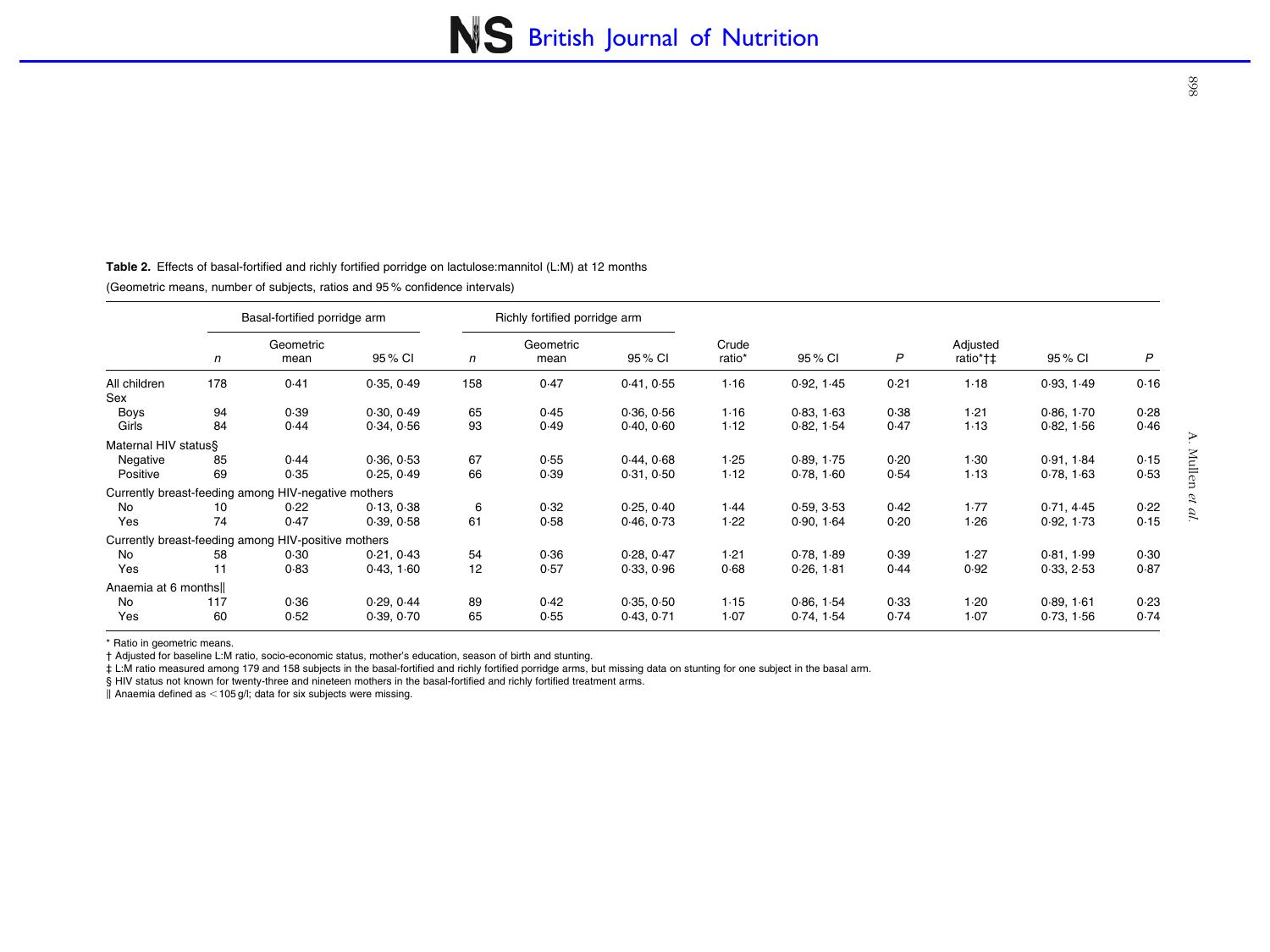#### <span id="page-6-0"></span>Table 3. Effects of basal-fortified and richly fortified porridge on lactulose:mannitol (L:M) at 18 months

(Geometric means, number of subjects, ratios and 95 % confidence intervals)

|                                                     |                | Basal-fortified porridge arm |            |     | Richly fortified porridge arm |            |                 |            |              |                     |            |              |
|-----------------------------------------------------|----------------|------------------------------|------------|-----|-------------------------------|------------|-----------------|------------|--------------|---------------------|------------|--------------|
|                                                     | $n^*$          | Geometric<br>mean            | 95 % CI    | n   | Geometric<br>mean             | 95 % CI    | Crude<br>ratio† | 95 % CI    | $\mathsf{P}$ | Adjusted<br>ratio†‡ | 95 % CI    | $\mathsf{P}$ |
| All children<br>Sex                                 | 163            | 0.15                         | 0.12, 0.19 | 148 | 0.23                          | 0.19, 0.28 | 1.5             | 1.12, 2.00 | 0.006        | 1.42                | 1.06, 1.92 | 0.02         |
| Boys                                                | 89             | 0.14                         | 0.10, 0.19 | 63  | 0.23                          | 0.17.0.32  | 1.68            | 1.10, 2.57 | 0.02         | 1.57                | 1.02, 2.42 | 0.04         |
| Girls                                               | 74             | 0.17                         | 0.13, 0.22 | 85  | 0.22                          | 0.17, 0.29 | 1.32            | 0.88, 1.98 | 0.18         | 1.28                | 0.84, 1.94 | 0.25         |
| Maternal HIV status§                                |                |                              |            |     |                               |            |                 |            |              |                     |            |              |
| Negative                                            | 78             | 0.15                         | 0.10, 0.20 | 67  | 0.26                          | 0.19, 0.35 | 1.78            | 1.13, 2.73 | 0.01         | 1.81                | 1.15, 2.84 | 0.01         |
| Positive                                            | 62             | 0.15                         | 0.11, 0.21 | 61  | 0.20                          | 0.15, 0.28 | 1.33            | 0.82, 2.14 | 0.25         | 1.16                | 0.71, 1.89 | 0.56         |
| Currently breast-feeding among HIV-negative mothers |                |                              |            |     |                               |            |                 |            |              |                     |            |              |
| No                                                  | 46             | 0.10                         | 0.06, 0.15 | 42  | 0.20                          | 0.13, 0.29 | 2.04            | 1.16, 3.58 | 0.01         | 2.28                | 1.26, 4.13 | 0.01         |
| Yes                                                 | 32             | 0.26                         | 0.16, 0.43 | 25  | 0.39                          | 0.25, 0.63 | 1.51            | 0.74, 3.05 | 0.25         | 1.57                | 0.76, 3.25 | 0.22         |
| Currently breast-feeding among HIV-positive mothers |                |                              |            |     |                               |            |                 |            |              |                     |            |              |
| No                                                  | 56             | 0.14                         | 0.10, 0.20 | 55  | 0.19                          | 0.13, 0.26 | 1.31            | 0.81, 2.11 | 0.27         | 1.20                | 0.72, 1.99 | 0.48         |
| Yes                                                 | 6              | 0.30                         | 0.12, 0.76 | 6   | 0.45                          | 0.14, 1.41 | 1.52            | 0.35, 6.51 | 0.57         | 1.03                | 0.21, 5.12 | 0.97         |
| Child HIV status                                    |                |                              |            |     |                               |            |                 |            |              |                     |            |              |
| Negative                                            | 158            | 0.15                         | 0.12, 0.18 | 140 | 0.22                          | 0.18, 0.26 | 1.47            | 1.09, 1.97 | 0.01         | 1.40                | 1.04, 1.90 | 0.03         |
| Positive                                            | $\overline{4}$ | 0.40                         | 0.10, 1.56 | 6   | 0.76                          | 0.18, 3.18 | 1.90            | 0.37, 9.75 | 0.44         | 2.40                | 0.46, 12.6 | 0.30         |
| Anaemia at 6 months                                 |                |                              |            |     |                               |            |                 |            |              |                     |            |              |
| No                                                  | 104            | 0.13                         | 0.10, 0.18 | 83  | 0.21                          | 0.16, 0.29 | 1.59            | 1.09, 2.31 | 0.02         | 1.54                | 1.05, 2.26 | 0.03         |
| Yes                                                 | 58             | 0.19                         | 0.14, 0.27 | 60  | 0.26                          | 0.20, 0.33 | 1.35            | 0.84, 2.17 | 0.21         | 1.24                | 0.77, 2.02 | 0.37         |

\* L:M ratio measured among 164 and 148 subjects in the basal-fortified and richly fortified porridge arms, but missing data on stunting for one subject in the basal arm.

† Ratio in geometric means.

‡ Adjusted for baseline L:M ratio, socio-economic status, mother's education, season of birth and stunting.

§ HIV status not known for twenty-three and nineteen mothers in the basal-fortified and richly fortified treatment arms.

 $\parallel$  Anaemia defined as < 105 g/l; data for six subjects were missing.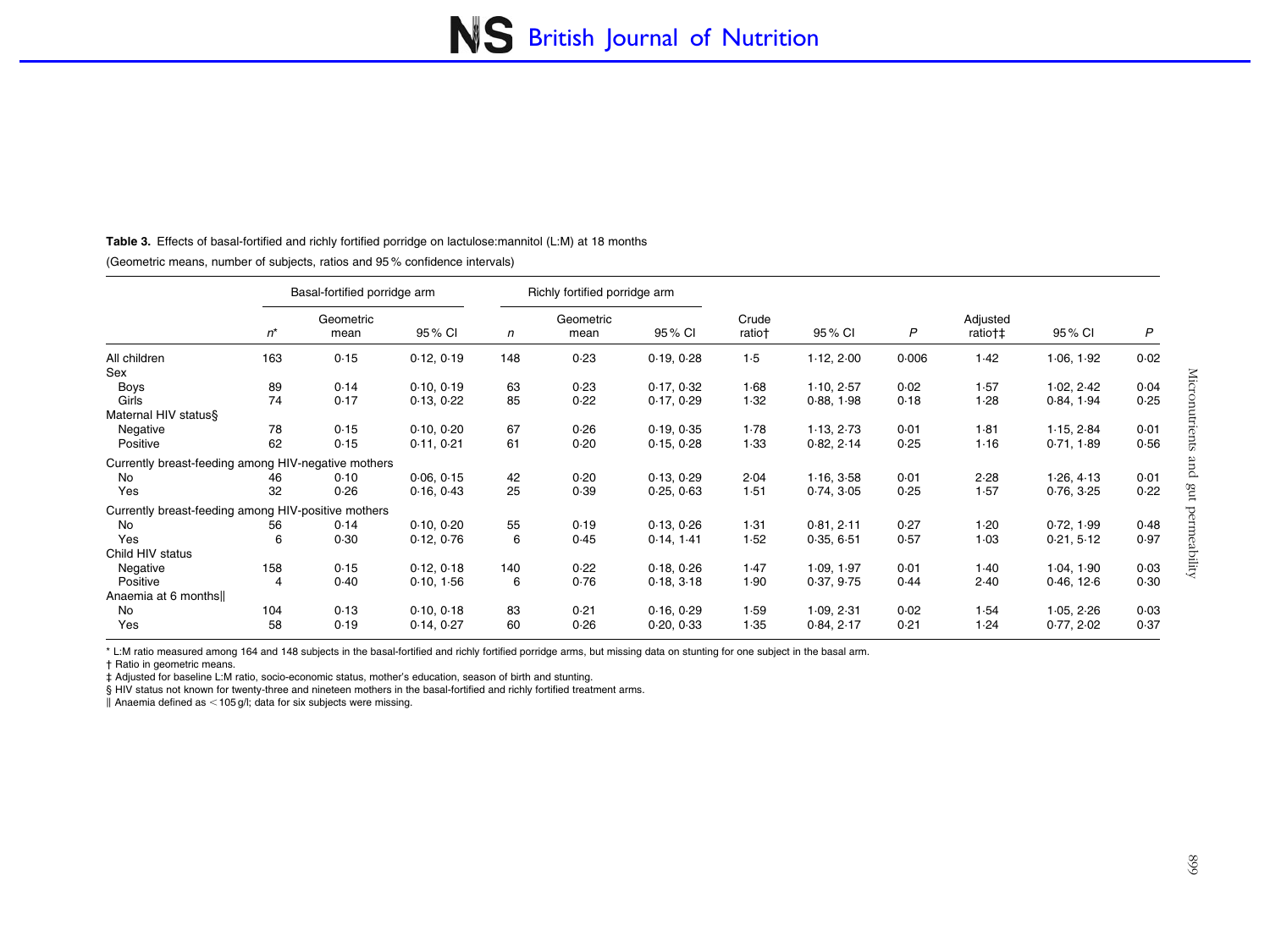The effects of the diet on the proportion of infants with elevated CRP and AGP concentrations at 18 months were also analysed by multivariate linear regression, adjusted for baseline CRP or AGP, respectively, socio-economic status, season of birth and stunting, and stratified by maternal HIV status, child's sex, concurrent breast-feeding, and anaemia at 6 months. There were no significant effects of the diet on the proportion of infants with elevated CRP or AGP (data not shown). CRP concentrations were correlated with AGP  $(r \ 0.32; P \leq 0.001)$  and L:M ratio  $(r \ 0.13; P=0.02)$  at 18 months. There was no evidence of an association between AGP and L:M ratio at 18 months.

## **Discussion**

The present study investigated the effects of two locally produced complementary/replacement foods, basal-fortified and richly fortified with micronutrients, on gut integrity and systemic inflammation among Zambian infants at 6 and 18 months. Presented elsewhere, the richly fortified porridge improved Fe status at 18 months assessed by Hb, ferritin and serum transferrin receptors but had no significant effect overall on the proportion of infants stunted, rate of hospital referral or death<sup> $(25)$ </sup>. Future work will explore associations between gut integrity and other outcomes of the trial, including anthropometric indices and diarrhoeal disease.

In the present study, intestinal permeability was significantly higher at 18 months in the richly fortified porridge arm compared with the basal-fortified porridge arm, albeit an 11 % increase. This effect remained after adjustment for baseline L:M ratio, socio-economic status, mother's education, season of birth and stunting. There was no statistical evidence that the effect of the intervention was modified by child's sex, maternal HIV status, concurrent breast-feeding and baseline anaemia, although there was some suggestion that the effect of the intervention was greater among children of HIVnegative mothers who were breast-feeding at 18 months. It is possible that, in the CIGNIS cohort, mothers of children with illness associated with higher gut permeability chose to breast-fed for longer. Among Nepalese children weaned relatively late, a positive association between duration of breast-feeding and the L:M ratio has been found<sup> $(37)$ </sup>. There were no differences in hospital referrals for diarrhoea between the treatment groups<sup> $(25)$ </sup> nor in clinic-treated diarrhoea or monthly maternal reports of diarrhoeal symptoms (A Mullen, N Larke and S Filteau, unpublished results) despite the increased intestinal permeability of children in the richly fortified arm. Furthermore, although raised intestinal permeability is sometimes associated with poor child growth, the richly fortified porridge did not impair the growth of CIGNIS children. There were no significant differences in APP concentrations between the porridge arms at 18 months.

Impaired intestinal permeability in infants in developing countries is associated with enteropathy, infection and growth faltering(12,15,16,38,39). No cut-off for a 'normal' L:M ratio has been recognised. Intestinal permeability as interpreted by the L:M ratio in the CIGNIS cohort decreased over

time and values were relatively similar to those published from the Gambia (children aged 2–16 months; geometric means at 2-monthly intervals range from 0·17 to approximately  $0.4^{(39)}$ , Peru (children < 36 months with rotaviral, cryptosporidial infects and healthy controls; geometric means of 0.67, 0.76 and 0.29, respectively)<sup>(16)</sup> and Bangladesh (children aged  $3-15$  months; geometric mean of  $0.15)^{(15)}$ . Intestinal integrity in infants has been improved through supplementation with vitamin  $A^{(14,18)}$  and  $Zn^{(19,20)}$ . Fe-deficiency anaemia may be associated with impaired intestinal integrity<sup>(13,24)</sup>, although evidence suggests a complex interaction of Fe status with gut permeability, potentially mediated through innate immune responses and oxidative stress. A two-by-two factorial intervention of Fe and multi-micronutrient supplements among schoolchildren in Lusaka found that Fe supplementation significantly increased the L:M ratio compared with the control group, and that Fe supplementation was the only predictor among the variables tested (including anthropometric indices, multi-micronutrient supplementation, parasitic infection and geophagy) of the L:M ratio<sup>(40)</sup>. Review of Fe supplementation or fortification of milks or cereals demonstrated that, though not of public health concern, provision of Fe was associated with an increased risk of diarrhoea<sup>(41)</sup> and gastrointestinal infections<sup>(42)</sup> among children, especially among those Fe-replete at baseline. A previous study in Sprague–Dawley rats has indicated that an Fe-sufficient diet resulted in a significantly higher L:M ratio than an Fe-deficient diet<sup> $(43)$ </sup>. Fe overload of rats by subcutaneous injection, though inducing no change in gut permeability, induced significant morphological changes including a decrease in crypt depths and tissue Fe content, including the small- and large-intestinal walls<sup> $(44)$ </sup>. In vitro membrane damage and cellular death of Caco-2 cells<sup> $(45)$ </sup> and oxidative DNA damage of HT29 colon carcinoma cells<sup>(46)</sup> following Fe exposure has been demonstrated. Latunde-Dada<sup>(47)</sup> reviewed 'hemunology' and the dynamic between the host's tightly regulated mechanisms of Fe absorption, strategies to deprive pathogens of Fe and the host's less-well-developed adaptations to rid the body of excess Fe. Unabsorbed, or unharnessed, dietary Fe may thus favour enteric pathogen growth<sup> $(48)$ </sup>. Zimmermann et al.<sup>(48)</sup> demonstrated increased enterobacteria and faecal calprotectin, a marker of gut inflammation, following a 6-month intervention with a poorly absorbed Fe fortificant among children in Côte d'Ivoire. It would seem plausible in the present study that a higher L:M ratio observed in the richly fortified porridge arm at 18 months compared with the basal-fortified porridge arm may be associated with Fe status which was improved in the richly fortified porridge group<sup> $(25)$ </sup>, particularly since the effect was significant among infants who were not anaemic, interpreted by Hb concentration, at baseline. This has been supported by non-a priori unpublished findings investigating the effects of the diet on gut permeability of CIGNIS children at 18 months stratified by baseline transferrin receptor and ferritin status. Although the biological significance of the 11 % increase in gut permeability from the richly fortified group is questionable, further research is warranted into understanding the potential effects of Fe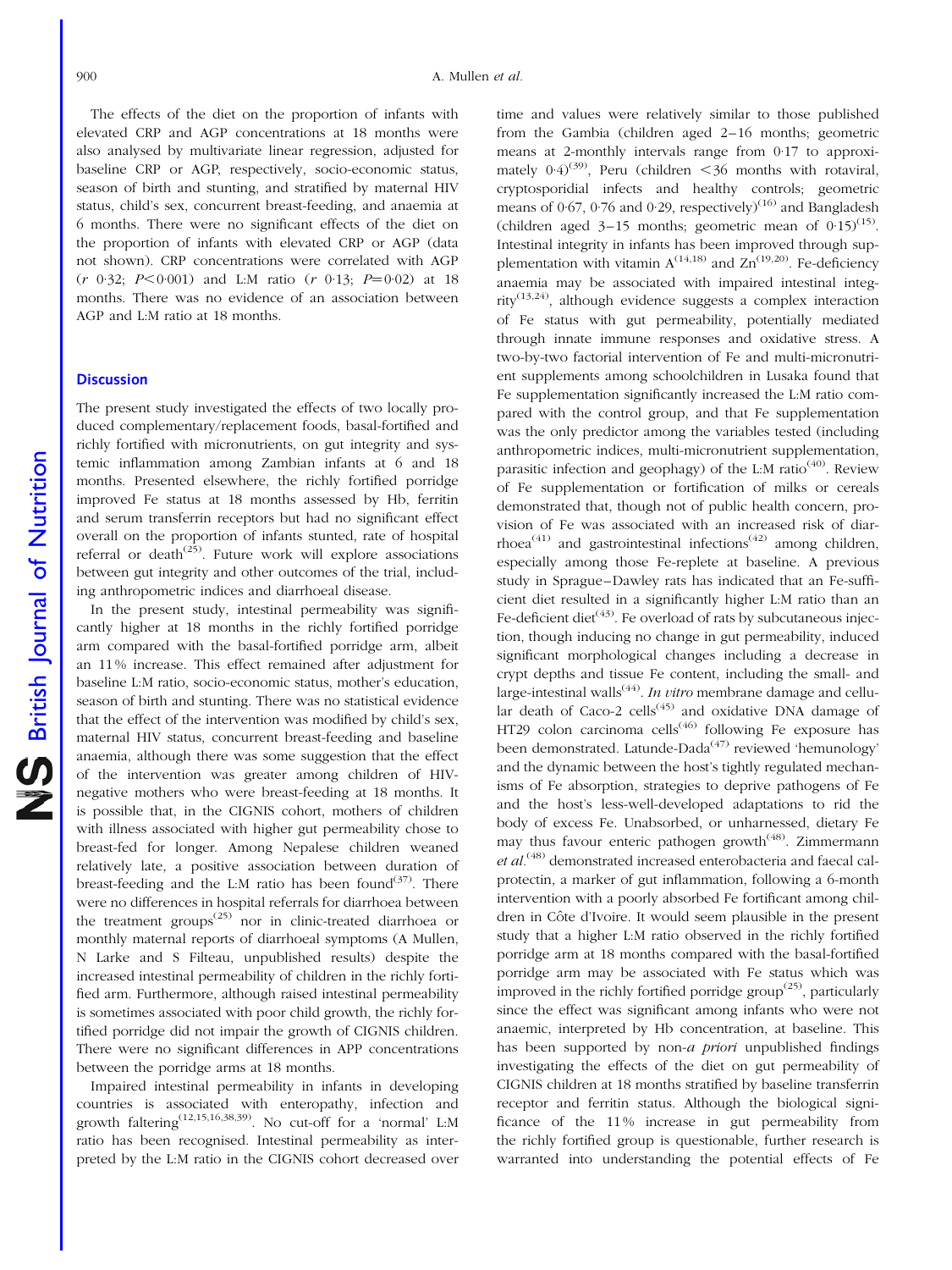fortification on gut permeability in infants and children with normal indices of Fe status.

Gut permeability has been associated with systemic inflammation in a limited number of studies. Campbell et  $al^{(39)}$ found that plasma endotoxin and IgG-endotoxin core antibody were related to mucosal enteropathy among Gambian infants. AGP and IgG were not associated with gut permeability among Bangladeshi infants<sup>(15)</sup>. Faecal neopterin, a marker of intestinal infection, was not associated with gut permeability in Gambian infants<sup> $(38)$ </sup>. In the present study, AGP and CRP concentrations correlated with each other, but only CRP was associated with the L:M ratio at 18 months. The richly fortified diet had no effect on APP. If gut permeability mediates systemic inflammation, the present finding would cast further question on the biological significance of the main finding of the study. However, since the present and other studies have demonstrated a limited association between chosen systemic mediators of inflammation and gut permeability, it is likely that the effect of the diet on gut permeability is a local effect.

Understanding the 'nutrition–infection paradigm'(11) should be a key component in evaluating the success of any nutrition intervention. The small intestine represents the frontier of absorption and innate immunology. The CIGNIS investigated the effects of micronutrients on the function of the small intestine among infants in Zambia, a population vulnerable to growth restriction. The results of the CIGNIS, and other studies, warrant further investigation into local interactions of key micronutrients with gut integrity, particularly in micronutrient-replete infants.

## Acknowledgements

The CIGNIS was funded by The Bill and Melinda Gates Foundation with micronutrient premixes provided by DSM. The authors declare that there are no conflicts of interest. M. C. and staff at the Chilenje Clinic administered dual-sugar solutions, and collected blood and urine samples. M. Kapambwe prepared urine and blood samples at the University Teaching Hospital. L. G. and A. M. determined the lactulose, mannitol, CRP and AGP concentrations at the LSHTM, and A. Jackson provided assistance. N. L., D. M., S. F. and A. M. performed the statistical analysis at the LSHTM. A. M. was involved in the manuscript preparation, with input from all authors. The other members of the CIGNIS team are as follows: R. Gibson, U. A. Gompels, S. Jaffar, E. Kafwembe, M. Monze, M. Sinkala, A. Tomkins, R. Zulu, J. Siame, H. B. Mabuda, K. Baisley, H. Dale, A. Rehman, M. Bates, H. K. Bwalya, M. Chileshe, P. K. Kowa, M. Kumwenda, M. Likando, S. Mambwe, M. Muzyamba, A. Mwale, L. Nyaywa, H. Bima, L. Hackett, E. Njunju, S. Mwanza, N. Shampwaya, C. Kabanga, J. Chobo, W. Kapumba, C. Musonda, P. Soko.

## **References**

1. The World Bank (2006) Nutrition as Central to Development: A Strategy for Large-Scale Action. Washington, DC: The International Bank for Reconstruction and Development/ The World Bank.

- 2. Popkin BM (2002) The shift in stages of the nutrition transition in the developing world differs from past experiences!. Public Health Nutr 5, 205-214.
- 3. Prentice AM & Moore SE (2005) Early programming of adult disease in resource poor countries. Arch Dis Child 90, 429–432.
- 4. Azevedo M & Alla S (2008) Diabetes in Sub-Saharan Africa: Kenya, Mali, Mozambique, Nigeria, South Africa and Zambia. Int J Diabetes Dev Ctries  $28$ ,  $101-108$ .
- 5. Central Statistical Office, Ministry of Health, Tropical Diseases Research Centre, University of Zambia and Macro International Inc. (2009) Zambia Demographic and Health Survey 2007. Calverton, MD: CSO and Macro International, Inc.
- 6. Hautvast JL, Tolboom JJ, Kafwembe EM, et al. (2000) Severe linear growth retardation in rural Zambian children: the influence of biological variables. Am  $J$  Clin Nutr 71, 550–559.
- 7. Gitau R, Makasa M, Kasonka L, et al. (2005) Maternal micronutrient status and decreased growth of Zambian infants born during and after the maize price increases resulting from the southern African drought of 2001–2002. Public Health Nutr 8, 837-843.
- 8. van Rheenen PF, de Moor LT, Eschbach S, et al. (2008) A cohort study of haemoglobin and zinc protoporphyrin levels in term Zambian infants: effects of iron stores at birth, complementary food and placental malaria. Eur J Clin Nutr 62, 1379–1387.
- 9. Kafwembe EM, Chipipa J, Njunju E, et al. (2009) The vitamin A status of Zambian children in a community of vitamin A supplementation and sugar fortification strategies as measured by the modified relative dose response (MRDR) test. Int J Vitam Nutr Res 79, 40-47.
- 10. Engle PL, Black MM, Behrman JR, et al. (2007) International Child Development Steering Group. Strategies to avoid the loss of developmental potential in more than 200 million children in the developing world. Lancet 369, 229–242.
- 11. Solomons NW (2007) Malnutrition and infection: an update. Br J Nutr 98, Suppl. 1, S5-S10.
- 12. Lunn PG (2000) The impact of infection and nutrition on gut function and growth in childhood. Proc Nutr Soc 59, 147–154.
- 13. Panter-Brick C, Lunn PG, Langford RM, et al. (2009) Pathways leading to early growth faltering: an investigation into the importance of mucosal damage and immunostimulation in different socio-economic groups in Nepal. Br I Nutr 101, 558-567.
- 14. McCullough FS, Northrop-Clewes CA & Thurnham DI (1999) The effect of vitamin A on epithelial integrity. Proc Nutr Soc 58, 289–293.
- 15. Goto R, Mascie-Taylor CG & Lunn PG (2009) Impact of intestinal permeability, inflammation status and parasitic infections on infant growth faltering in rural Bangladesh. Br J Nutr 101, 1509–1516.
- 16. Zhang Y, Lee B, Thompson M, et al. (2000) Lactulose– mannitol intestinal permeability test in children with diarrhoea caused by rotavirus and cryptosporidium. Diarrhoea Working Group, Peru. J Pediatr Gastroenterol Nutr 31, 16–21.
- 17. Blijlevens NM, Donnelly JP & de Pauw BE (2005) Prospective evaluation of gut mucosal barrier injury following various myeloablative regimens for haematopoietic stem cell transplant. Bone Marrow Transplant 35, 707–711.